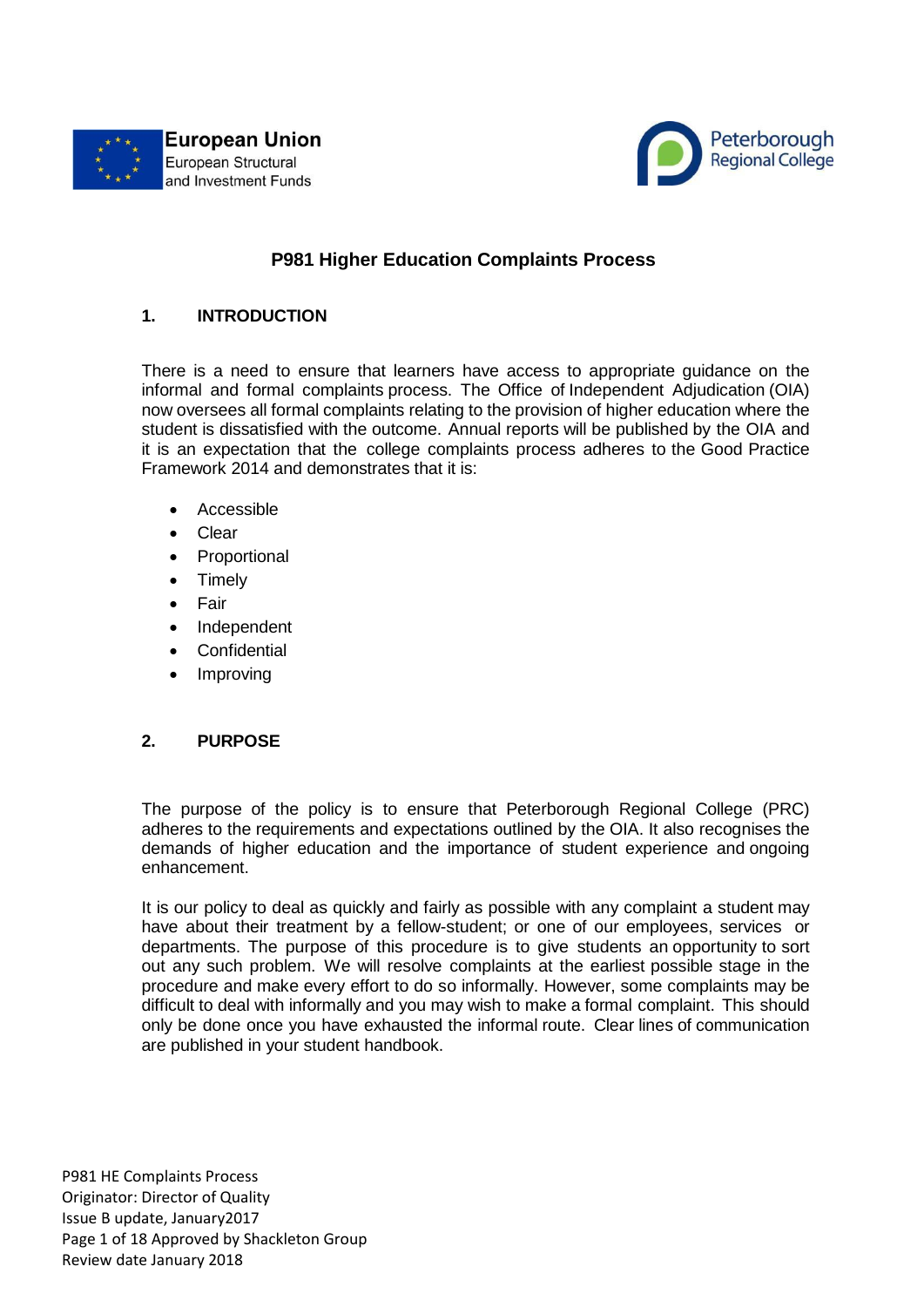## **3. SCOPE**

All Higher Education provision offered by PRC under direct and franchise arrangements as defined by QAA (Quality Assurance Agency). This applies to both UK/EU and International students. It should be noted that students cannot 'twin track' i.e. undertake an academic appeal and also submit a formal complaint.

This procedure is complementary to the Academic Appeals Procedure. Its scope is therefore restricted to:

- Complaints in respect of a student's educational experience at Peterborough Regional College including relationships with any non-teaching department.
- Complaints concerning discrimination by Peterborough Regional College on grounds of gender, race, disability, creed or ethnic origin etc.
- Complaints on grounds of maladministration.

Matters which may be dealt with by means of Academic Appeals or other regulations relating to courses of study or the assessment thereof shall not be dealt with by means of this procedure.

This procedure, in consultation with the HE Academic Board has been designed to:

- Reflect the principles of natural justice
- Be transparent and involve timely resolution of the complaints
- Include procedures for independent review and decision making
- Encourage the resolution of the complaint at a local level.

Prior to making a formal complaint students must have made an attempt to resolve the issue informally.

At Stage 3, if the student is dissatisfied with the outcome and resolution then they will be directed to the OIA

The OIA will generally not look at:

- Admission issues
- Academic judgment
- Matters listed in a court or legal tribunal
- Student employment
- Cases previously dealt with by the OIA

Students will be required to submit their complaint within 3 months of the incident or within 12 months of receiving the Completion of Procedures Letter.

## **4. RELATED DOCUMENTS**

- **P800** Academic Appeals
- **P215** Assessment Policy
- **HE Policy on Assessment and Academic Regulation**
- **P809** Student Disciplinary Procedure
- **P816** Recruitment and Admissions Policy
- Awarding / Accrediting body guidance

P981 HE Complaints Process Originator: Director of Quality Issue B update, January2017 Page 2 of 18 Approved by Shackleton Group Review date January 2018

.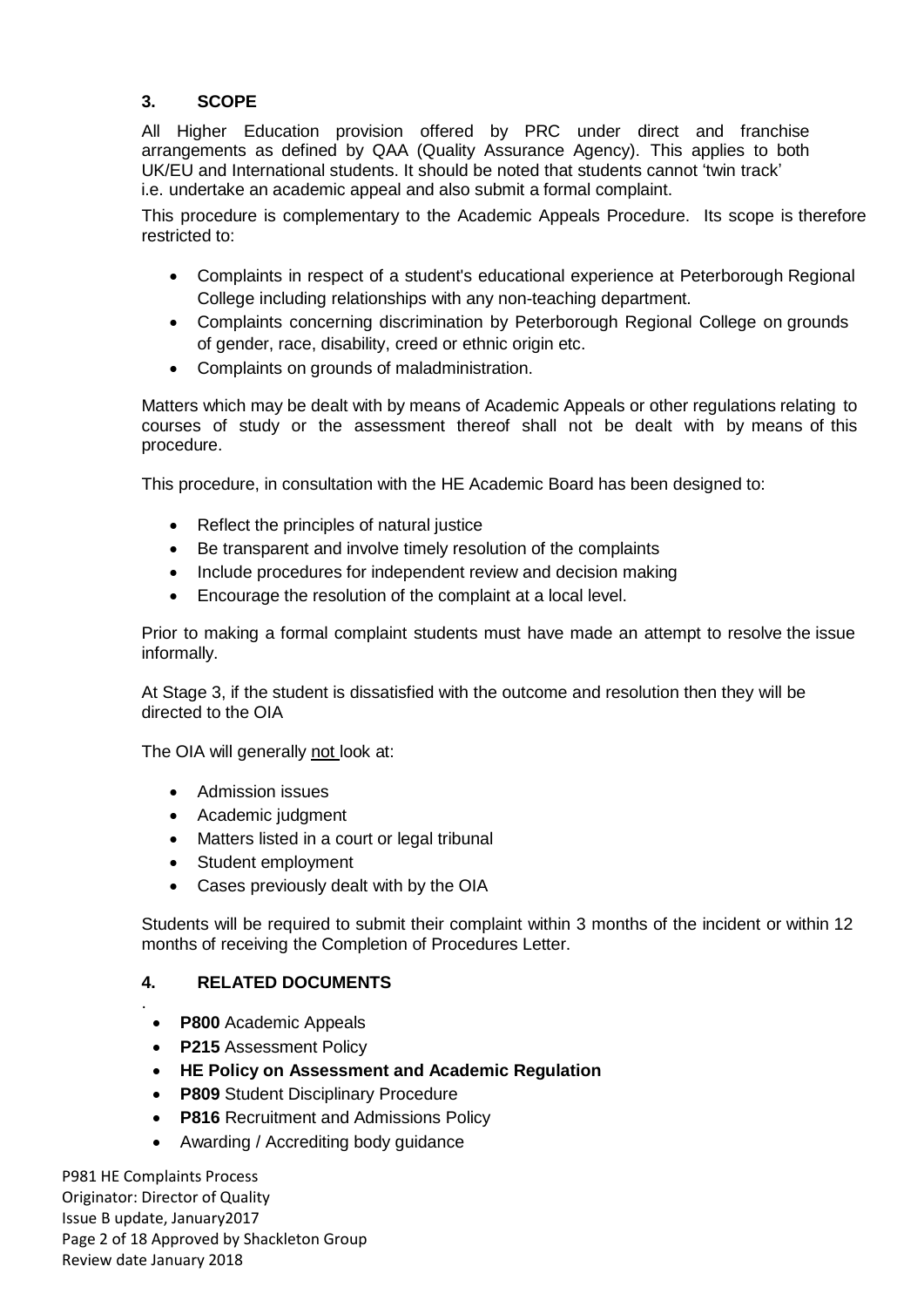- **P311** Refund Policy
- **5. RESPONSIBILITIES and time frames for response and action by the student.**
	- **Quality Manager** named correspondent for all OIA correspondence and student complaints submitted on the Stage 1 form (CS1).
	- **Stage 1** -**Deputy Director** of UCP (or nominee)- Investigate the informal complaint (allowance of 15 working days) (early resolution)
	- **Stage 2 UCP Academic Director** and **PRC Senior Leadership Team** will undertake the Formal Stage(15 working days on receipt of CS2)
	- **Stage 3- PRC Board of Governors (Curriculum and Quality)** will then hear the complaint and complete the review. (within 10 working days on receipt of CS3)

The Appeal Process will then be undertaken. It should be noted that the Stage 2, 3 and the Appeal must be heard within **90 calendar days** and a Completion of Procedures Letter must be issued after stage 3. This will be issued by the PRC Quality Team. Students can also request a Completion of Procedures Letter. Please see the appendix for guidelines on format and information to be enclosed.

## **6. RISK ANALYSIS**

- **This policy is required to** ensure that correct procedures are in place and documented by all involved in the handling of complaints, both formal and informal, for higher education students.
- **Analyse risks of non-adherence to this policy**

Poor student satisfaction and impact on annual return from OIA. Poor external stakeholder perception and potential financial cost and compensation. Failure to demonstrate effective enhancement. Failure to achieve a positive outcome from a Higher Education Review and the likelihood of additional scrutiny.

## **Staff training needed**

Initial and refresher training to be made available to staff.

**Compliance** reduces the risks described above.

## **7. EQUAL OPPORTUNITIES IMPACT ASSESSMENT**

All new policies must undergo an Impact Assessment. Failure to do so will result in the policy not being approved. A template Equality Impact Assessment form is available on [SharePoint/policies](file://///peterborough.ac.uk/mfi/dfsCorpData/Policies/Equality%20impact%20assessment%20(2).doc)

**Section one**: Screening for impact consists of three pages (this is mandatory and must be signed and dated and attached to the new policy)

**Section two**: Full assessment (this only needs to be completed if there are equality issues within the Policy)

## **8. DATA PROTECTION**

## As outlined in **Policy P215 – Assessment Policy**.

P981 HE Complaints Process Originator: Director of Quality Issue B update, January2017 Page 3 of 18 Approved by Shackleton Group Review date January 2018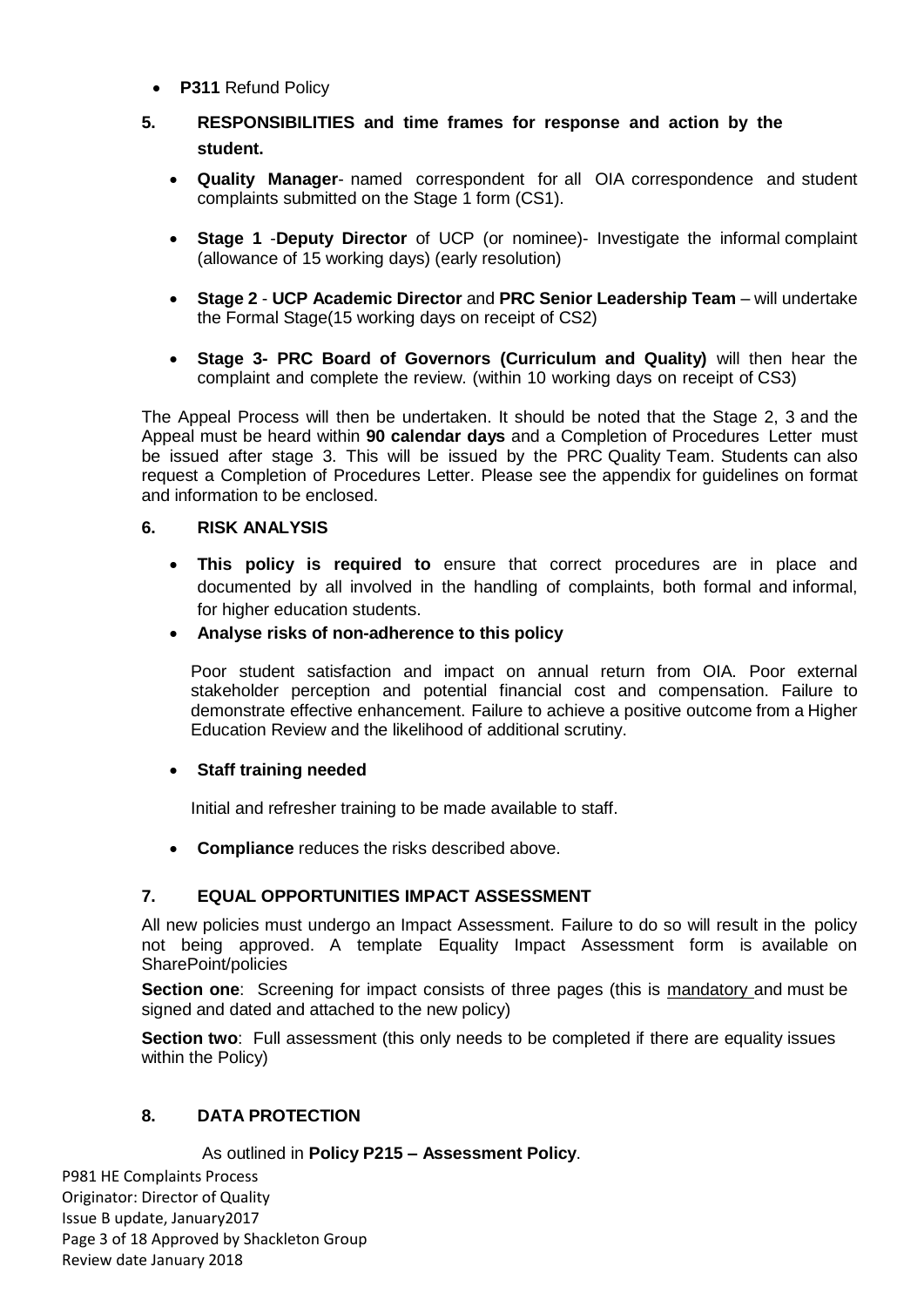## **9. PROCEDURE AND EXPECTATION**

## **Initial Complaint**

The initial concern / dissatisfaction is dealt with locally by the course team or HE support team and record of meeting with student form completed. If a resolution cannot be found, a CS1 form should be completed by the student. This must be done within 3 months of the incident.

## **Stage 1 (CS1 form submitted by the student)**

This will be investigated by Deputy Director UCP (unless they are cited within the complaint) and findings presented with 15 working days. If a resolution cannot be found, the student / representative (who must have permission from the student to act on their behalf) must also follow the stated timeline. Please see Appendix 1

## **Stage 2 (CS2 form submitted by the student)**

This will be investigated by the Academic Director UCP and/or Senior Leadership Team (unless they are cited within the complaint) and findings presented with 15 working days. If a resolution cannot be found, the student / representative (who must have permission from the student to act on their behalf) must also follow the stated timeline. Please see Appendix 2

## **Stage 3 (CS3 form submitted by the student)**

This will be investigated by the Board of Governors and findings presented within 10 working days. The student / representative (who must have permission from the student to act on their behalf) must also follow the stated timeline. At this stage the PRC Quality Unit will issue a Completion of Procedures letter. The student will have the right to appeal the decision.

If a resolution cannot be found after appeal the complainant will then access the Office of Independent Adjudication (OIA). The student has 12 months from receipt of the Completion of Procedures letter to raise a complaint with the OIA. It is a requirement that this information is included within the Completion of Procedures letter. Please see Appendix 3.

\*At any of the stages above, students can request to attend meetings or interviews with a representative from the student body, parent or guardian. Due to data protection we do however communicate only with the student / complainant.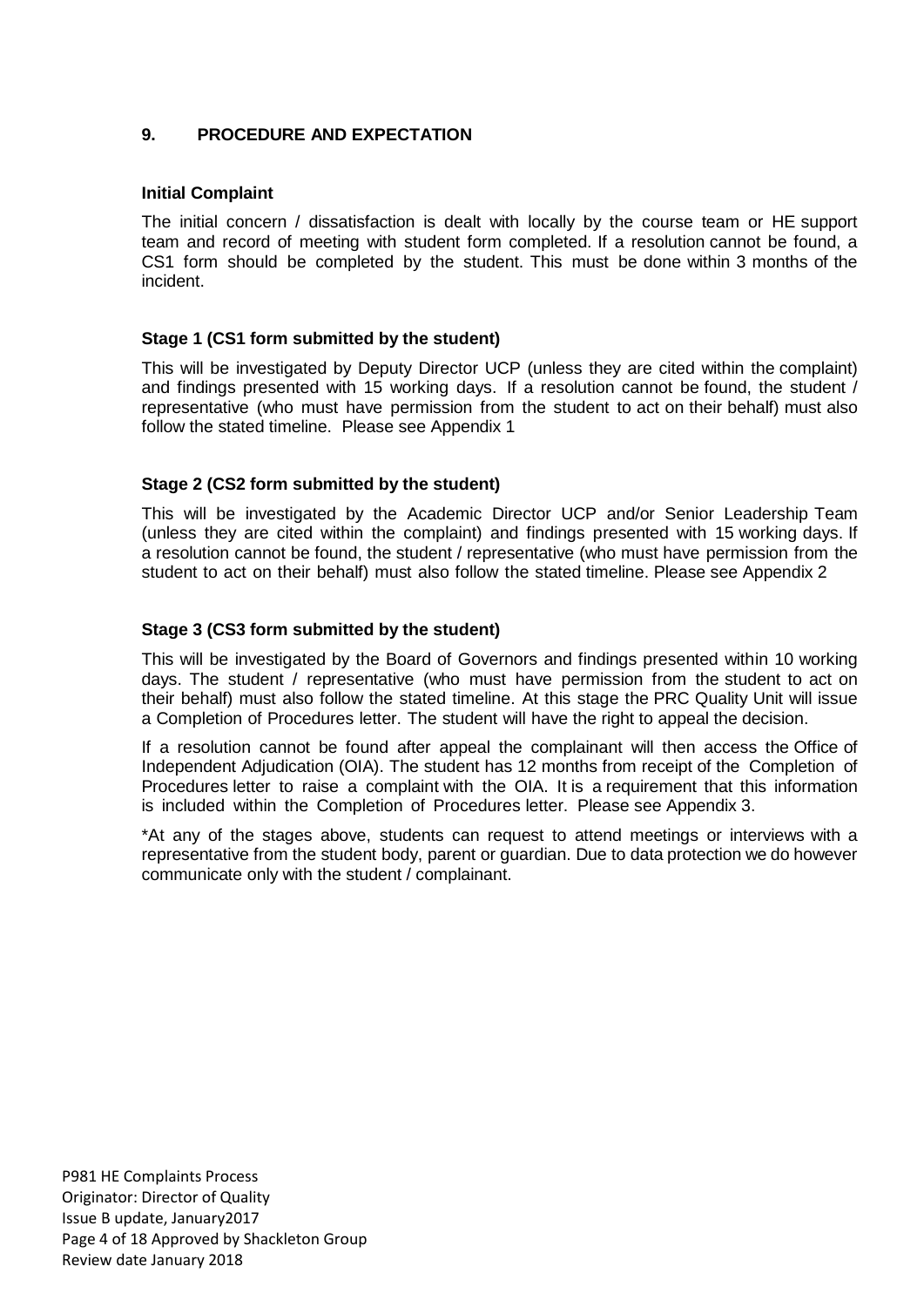# **CS1**

# **PETERBOROUGH REGIONAL COLLEGE STUDENT COMPLAINTS PROCEDURE**

## **Before completing this form you should read our student complaints procedure as contained in the HE Complaints Policy for Students.**

This procedure is complementary to the Academic Appeals Procedure. Its scope is therefore restricted to:

- Complaints in respect of a student's educational experience at Peterborough Regional College including relationships with any non-teaching department.
- Complaints concerning discrimination by Peterborough Regional College on grounds of gender, race, disability, creed or ethnic origin etc.
- Complaints on grounds of maladministration.

Matters which may be dealt with by means of Academic Appeals or other regulations relating to courses of study or the assessment thereof shall not be dealt with by means of this procedure.

This procedure, in consultation with the HE Academic Board has been designed to:

- Reflect the principles of natural justice
- Be transparent and involve timely resolution of the complaints
- Include procedures for independent review and decision making
- Encourage the resolution of the complaint at a local level.

Prior to making a formal complaint you must have made an attempt to resolve the issue informally and you will be required to enter the details of this attempt on this form.

# **1. YOUR DETAILS**

P981 HE Complaints Process Originator: Director of Quality Issue B update, January2017 Page 5 of 18 Approved by Shackleton Group Review date January 2018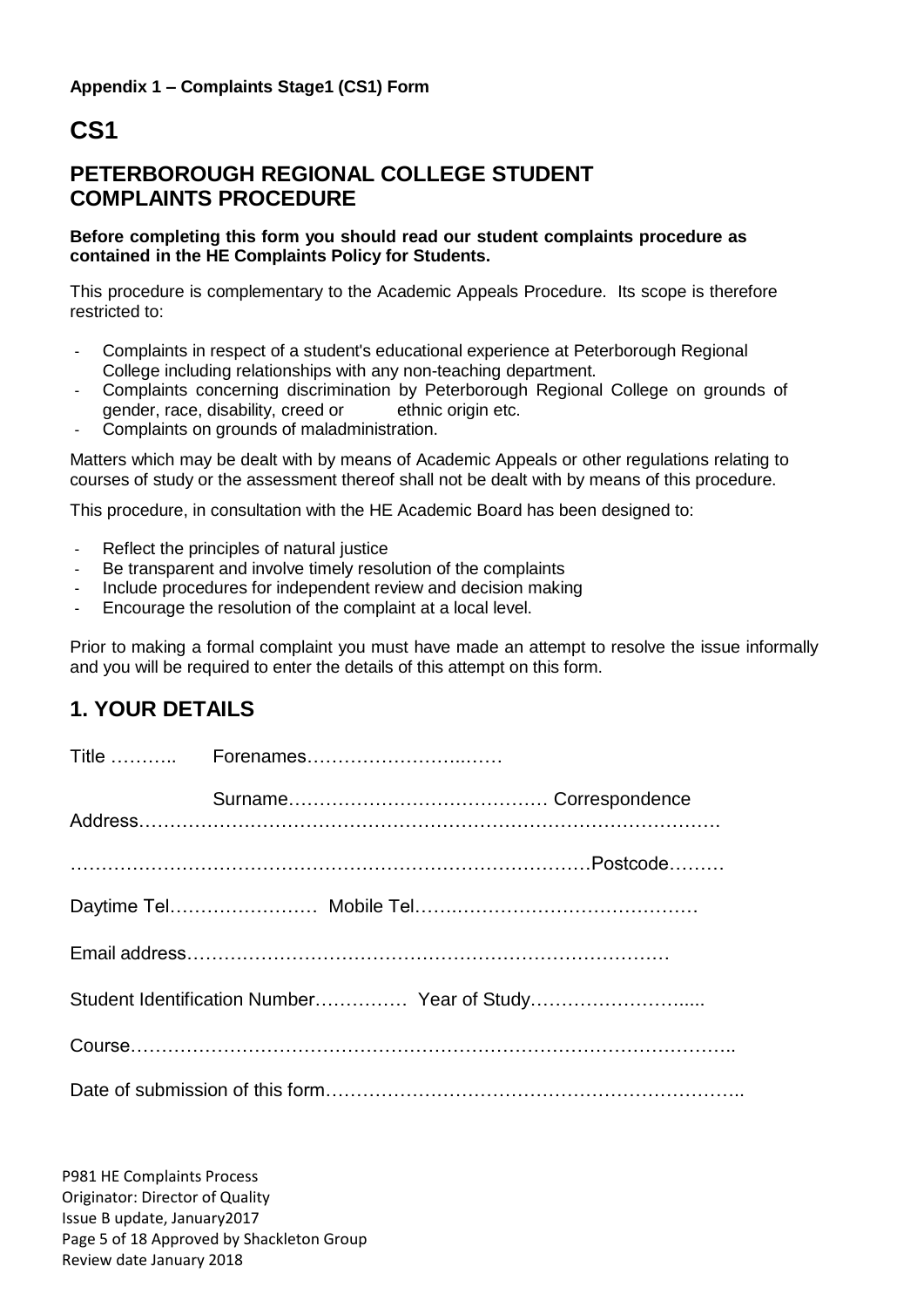# **2. DETAILS OF THE COMPLAINT**

**Please provide clear and concise details of the complaint below.**

**What would you like as an outcome?**

P981 HE Complaints Process Originator: Director of Quality Issue B update, January2017 Page 6 of 18 Approved by Shackleton Group Review date January 2018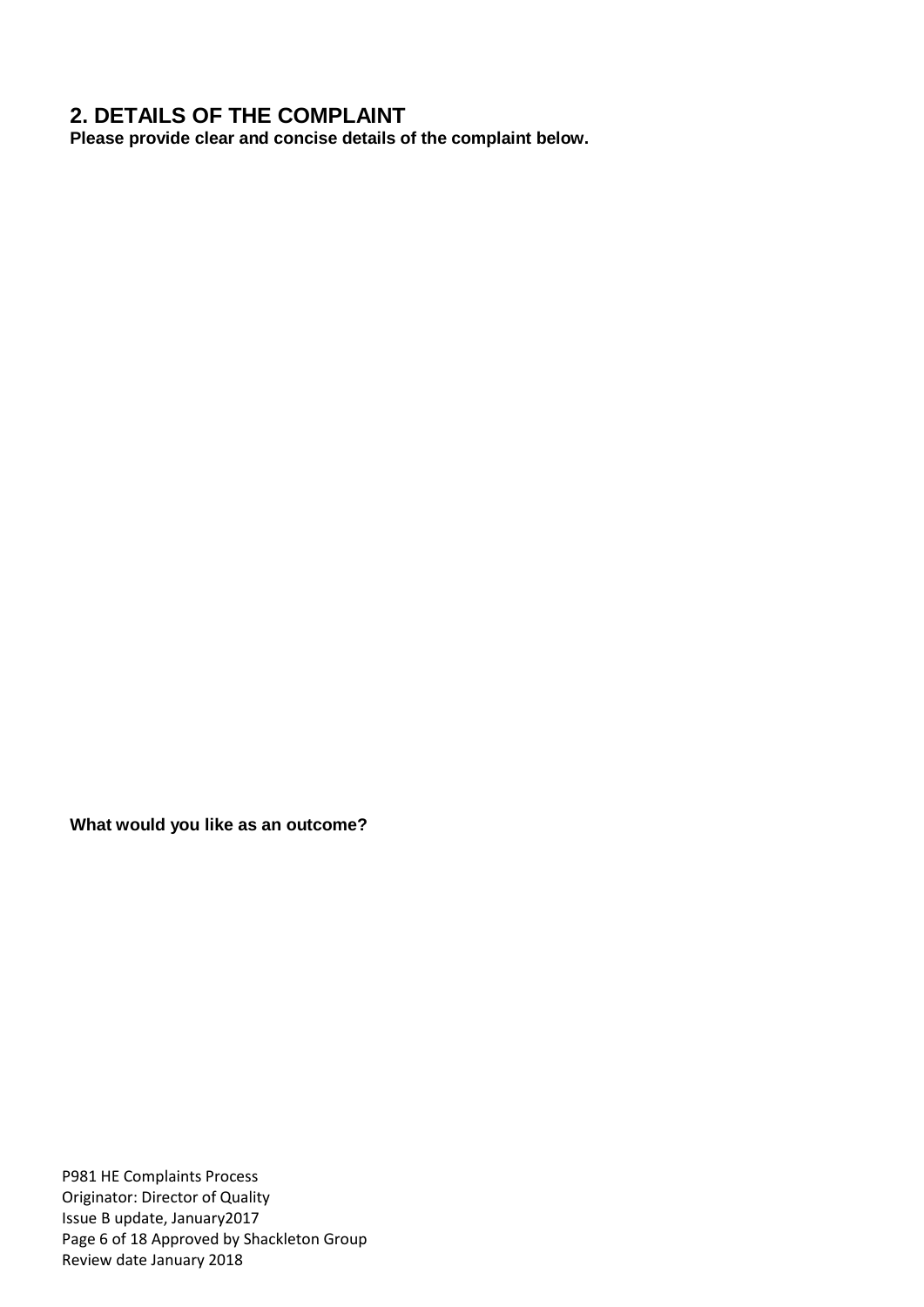## **3. DETAILS OF ATTEMPTS TO RESOLVE THE COMPLAINT INFORMALLY Please provide details of your attempt(s) to resolve your complaint informally.**

| Date discussed |  |
|----------------|--|

**What was the outcome and why are you still dissatisfied?**

P981 HE Complaints Process Originator: Director of Quality Issue B update, January2017 Page 7 of 18 Approved by Shackleton Group Review date January 2018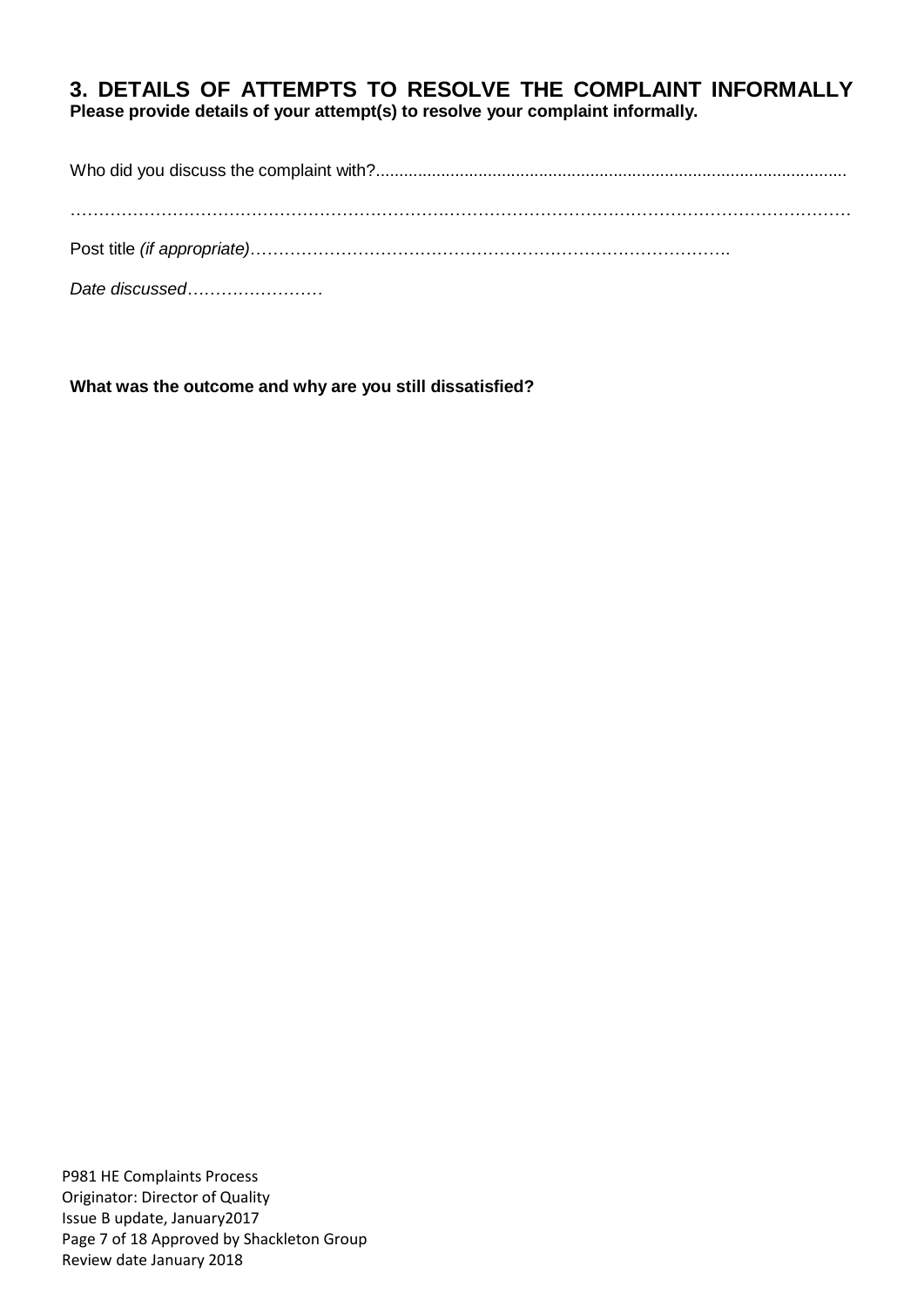# **4. DECLARATION AND SIGNATURE**

I confirm that the information provided on this form is true and correct and in submitting this form I consent for the information provided in this form to be used as detailed below and I understand that Peterborough Regional College;

- will not accept complaints from third parties or anonymous sources;
- will deal with any complaint that it believes to be malicious and unfounded under the provisions of its Student Disciplinary Policy;
- will hold some elements of the information I have provided on an electronic database;
- may need to share the information I have provided with other persons or organisations as part of any investigation to resolve my complaint.

Signed………………………………………………

Date…………………………………………………

We would welcome your feedback in relation to the Complaints procedure. If you would like to make any suggestions/comments once the procedure has been completed, please submit these to: Quality Manager, Peterborough Regional College, Park Crescent, Peterborough, PE1 4DZ

**Once completed, please return this form by email to Peterborough Regional College Quality Manager (EMAIL REQUIRED) or please send this form to: Quality Manager, Peterborough Regional College, Park Crescent, Peterborough, PE1 4DZ**

**You should keep a copy of your submission.**

**If you have any additional documents which you are unable to send via email, please send these, together with a copy of this form to the Peterborough Regional College Quality Manager, as above.**

*For Quality Office use only:*

Date complaint received…………………………………………………

P981 HE Complaints Process Originator: Director of Quality Issue B update, January2017 Page 8 of 18 Approved by Shackleton Group Review date January 2018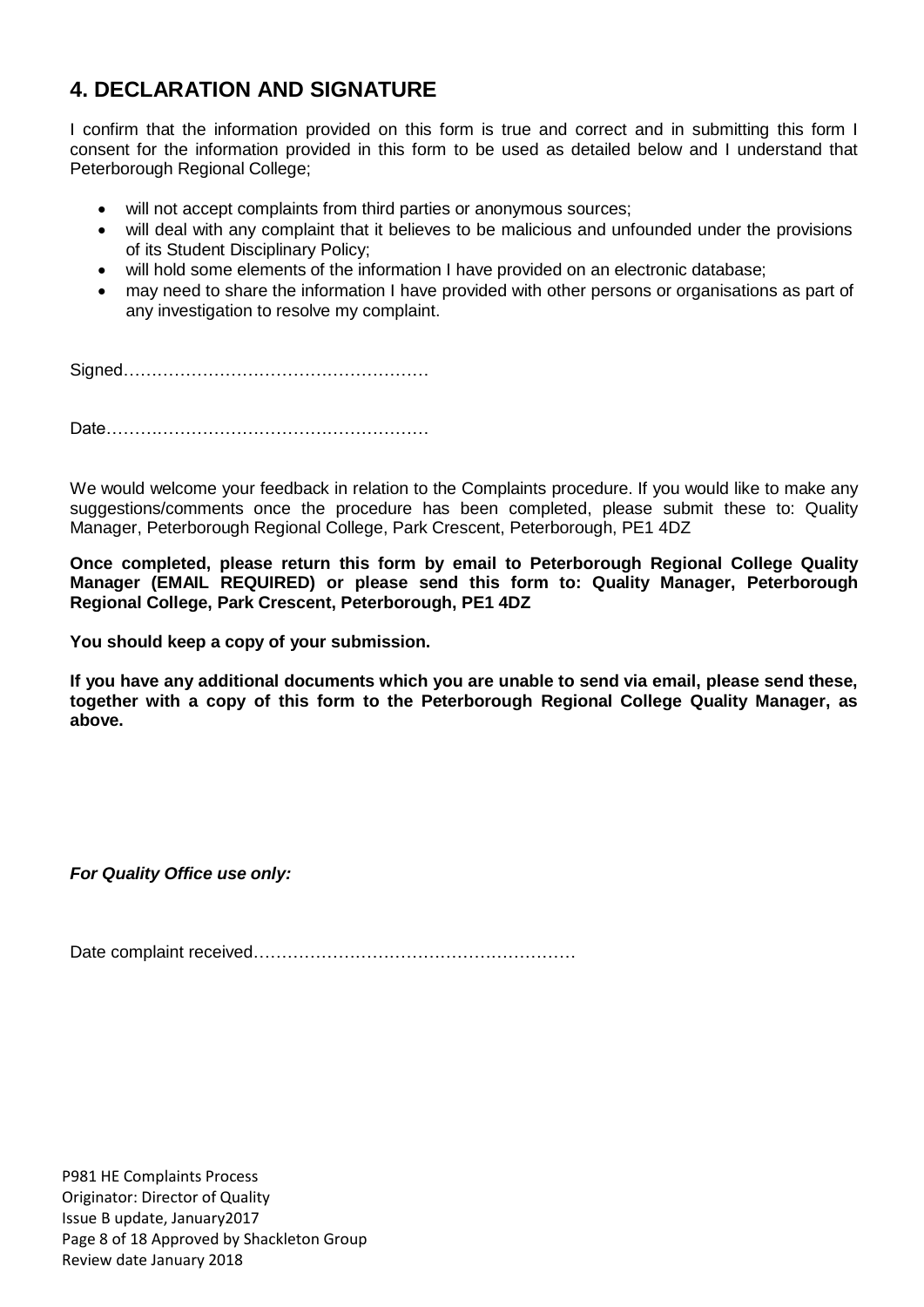

# **CS2**

# **PETERBOROUGH REGIONAL COLLEGE STUDENT COMPLAINTS PROCEDURE**

#### **Before completing this form you should read our student complaints procedure as contained in the HE Complaints Policy for Students.**

This procedure is complementary to the Academic Appeals Procedure. Its scope is therefore restricted to:

- Complaints in respect of a student's educational experience at Peterborough Regional College including relationships with any non-teaching department.
- Complaints concerning discrimination by Peterborough Regional College on grounds of gender, race, disability, creed or ethnic origin etc.
- Complaints on grounds of maladministration.

Matters which may be dealt with by means of Academic Appeals or other regulations relating to courses of study or the assessment thereof shall not be dealt with by means of this procedure.

This procedure, in consultation with the HE Academic Board has been designed to:

- Reflect the principles of natural justice
- Be transparent and involve timely resolution of the complaints
- Include procedures for independent review and decision making
- Encourage the resolution of the complaint at a local level.

Prior to making a formal complaint you must have made an attempt to resolve the issue informally and you will be required to enter the details of this attempt on this form.

#### **HAVING BEEN UNABLE TO RESOLVE THE COMPLAINT AT STAGE 1, I REQUEST THAT THIS MATTER BE REFERRED TO STAGE 2 OF THE STUDENT COMPLAINTS PROCEDURE.**

## **1. YOUR DETAILS**

| Correspondence             | TitleForenamesSurname                                 |
|----------------------------|-------------------------------------------------------|
|                            |                                                       |
|                            |                                                       |
|                            |                                                       |
|                            | Student Identification NumberYear of Study            |
|                            |                                                       |
|                            | Date of submission of this formDate of CS1 submission |
| P981 HE Complaints Process |                                                       |

Originator: Director of Quality Issue B update, January2017 Page 9 of 18 Approved by Shackleton Group Review date January 2018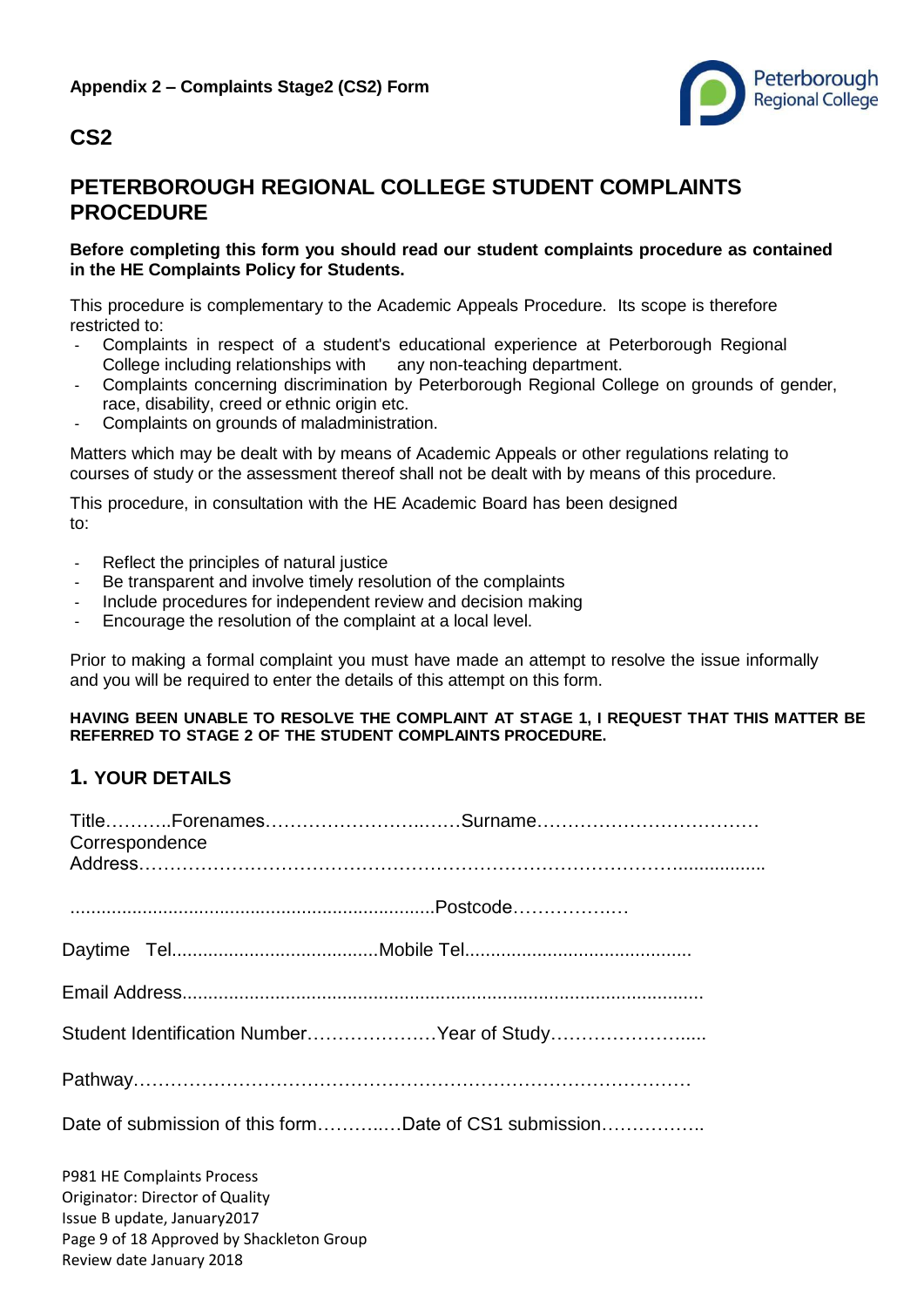**2. DETAILS OF THE COMPLAINT (including in particular why you feel the complaint had not been resolved at Stage 1 of the Complaints process)**

P981 HE Complaints Process Originator: Director of Quality Issue B update, January2017 Page 10 of 18 Approved by Shackleton Group Review date January 2018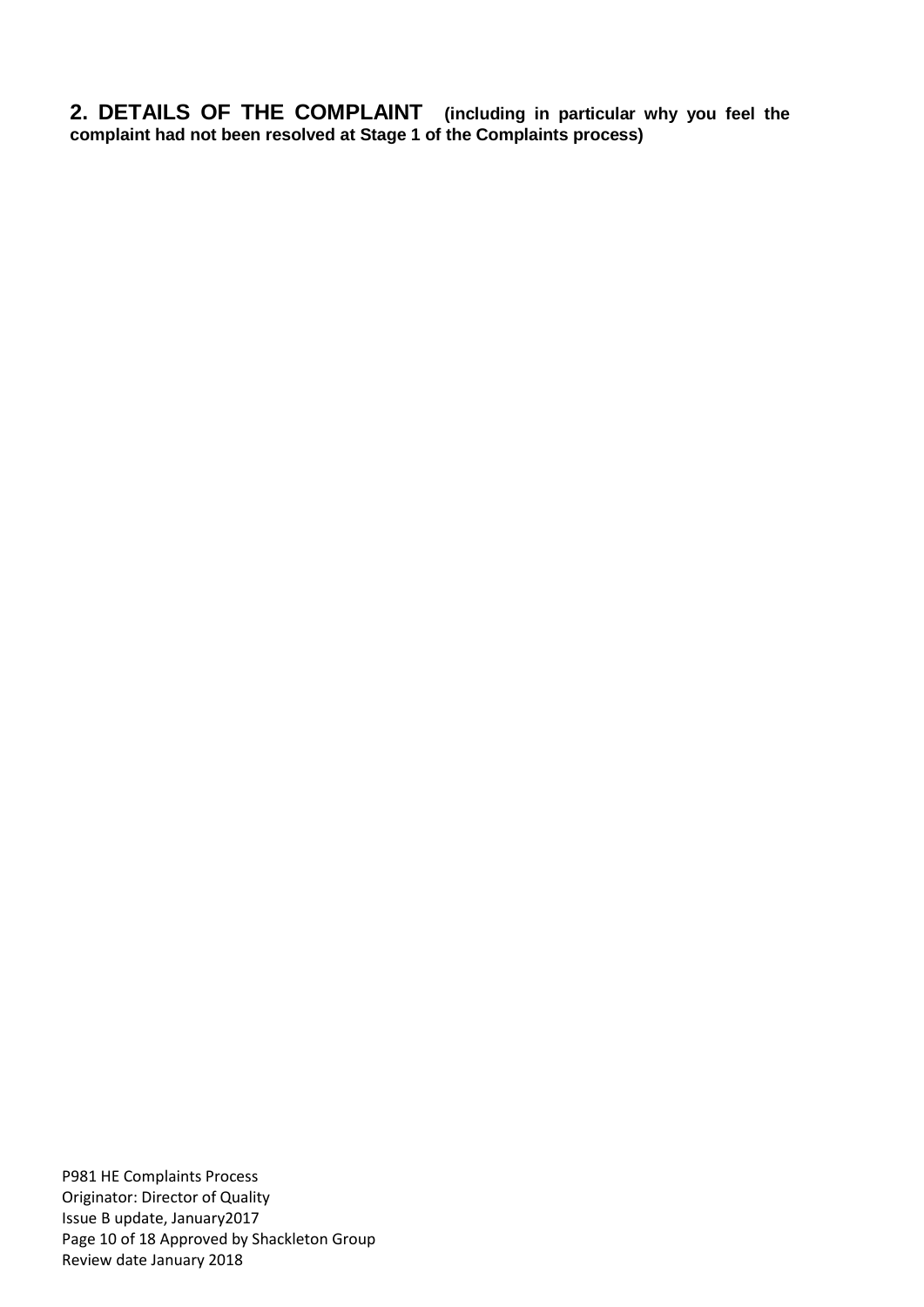# **3. DECLARATION AND SIGNATURE**

I confirm that the information provided on this form is true and correct and in submitting this form I consent for the information provided in this form to be used as detailed below and I understand that Peterborough Regional College;

- will not accept complaints from third parties or anonymous sources;
- will deal with any complaint that it believes to be malicious and unfounded under the provisions of its Student Disciplinary Policy;
- will hold some elements of the information I have provided on an electronic database;
- may need to share the information I have provided with other persons or organisations as part of any investigation to resolve my complaint.

Signed………………………………………………

Date…………………………………………………

We would welcome your feedback in relation to the Complaints procedure. If you would like to make any suggestions/comments once the procedure has been completed, please submit these to: Quality Manager, Peterborough Regional College, Park Crescent, Peterborough, PE1 4DZ

**Once completed, please return this form by email to Peterborough Regional College Quality Manager (EMAIL REQUIRED) or please send this form to: Quality Manager, Peterborough Regional College, Park Crescent, Peterborough, PE1 4DZ**

**You should keep a copy of your submission.**

**If you have any additional documents which you are unable to send via email, please send these, together with a copy of this form to the Peterborough Regional College Quality Manager, as above.**

## *For Quality Office use only:*

Date complaint received……………………………………………….

Office reference…………………………………………………………

P981 HE Complaints Process Originator: Director of Quality Issue B update, January2017 Page 11 of 18 Approved by Shackleton Group Review date January 2018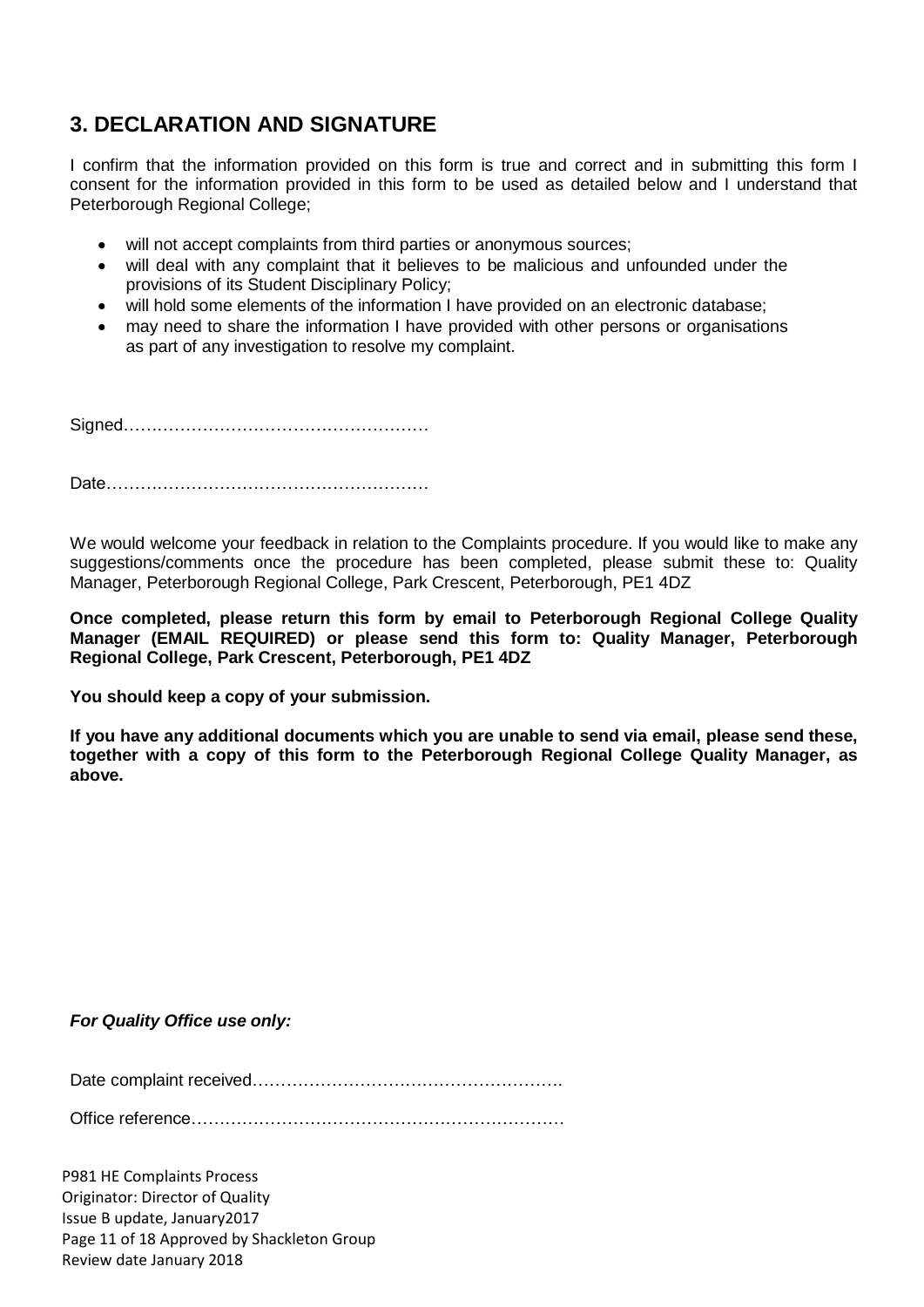

# **CS3**

# **PETERBOROUGH REGIONAL COLLEGE STUDENT COMPLAINTS PROCEDURE**

#### **Before completing this form you should read our student complaints procedure as contained in the HE Complaints Policy for Students.**

This procedure is complementary to the Academic Appeals Procedure. Its scope is therefore restricted to:

- Complaints in respect of a student's educational experience at Peterborough Regional College including relationships with any non-teaching department.
- Complaints concerning discrimination by Peterborough Regional College on grounds of gender, race, disability, creed or ethnic origin etc.
- Complaints on grounds of maladministration.

Matters which may be dealt with by means of Academic Appeals or other regulations relating to courses of study or the assessment thereof shall not be dealt with by means of this procedure.

This procedure, in consultation with the HE Academic Board has been designed to:

- Reflect the principles of natural justice
- Be transparent and involve timely resolution of the complaints
- Include procedures for independent review and decision making
- Encourage the resolution of the complaint at a local level.

#### **HAVING BEEN UNABLE TO RESOLVE THE COMPLAINT AT STAGE 2, I REQUEST THAT THIS MATTER BE REFERRED TO STAGE 3 OF THE STUDENT COMPLAINTS PROCEDURE.**

# **1. YOUR DETAILS**

| P981 HE Complaints Process             |                                            |  |
|----------------------------------------|--------------------------------------------|--|
| <b>Originator: Director of Quality</b> |                                            |  |
| Issue B update, January2017            |                                            |  |
|                                        | Page 12 of 18 Approved by Shackleton Group |  |
| Review date January 2018               |                                            |  |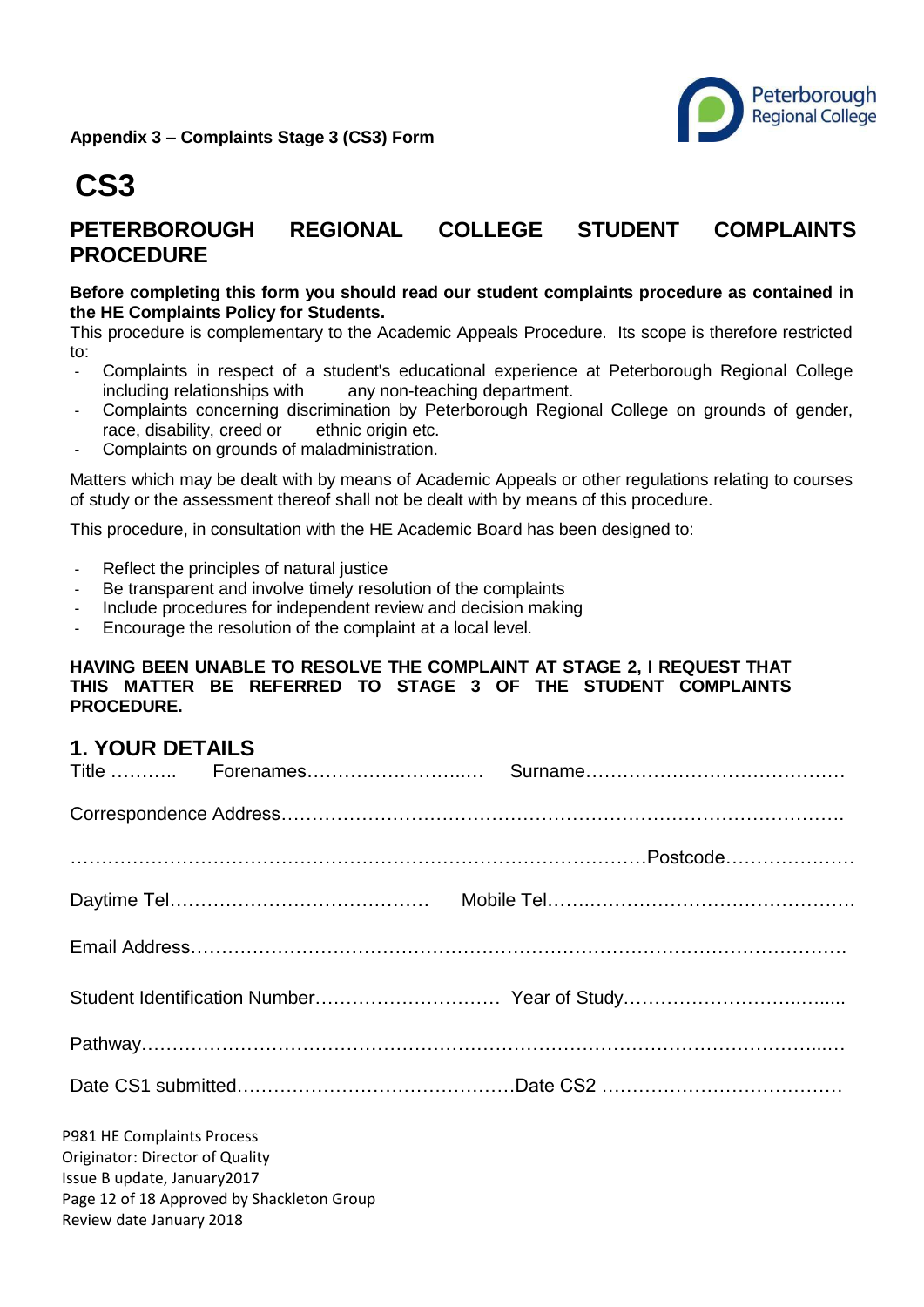Date of submission of this form……………………………………………………..………………….

P981 HE Complaints Process Originator: Director of Quality Issue B update, January2017 Page 13 of 18 Approved by Shackleton Group Review date January 2018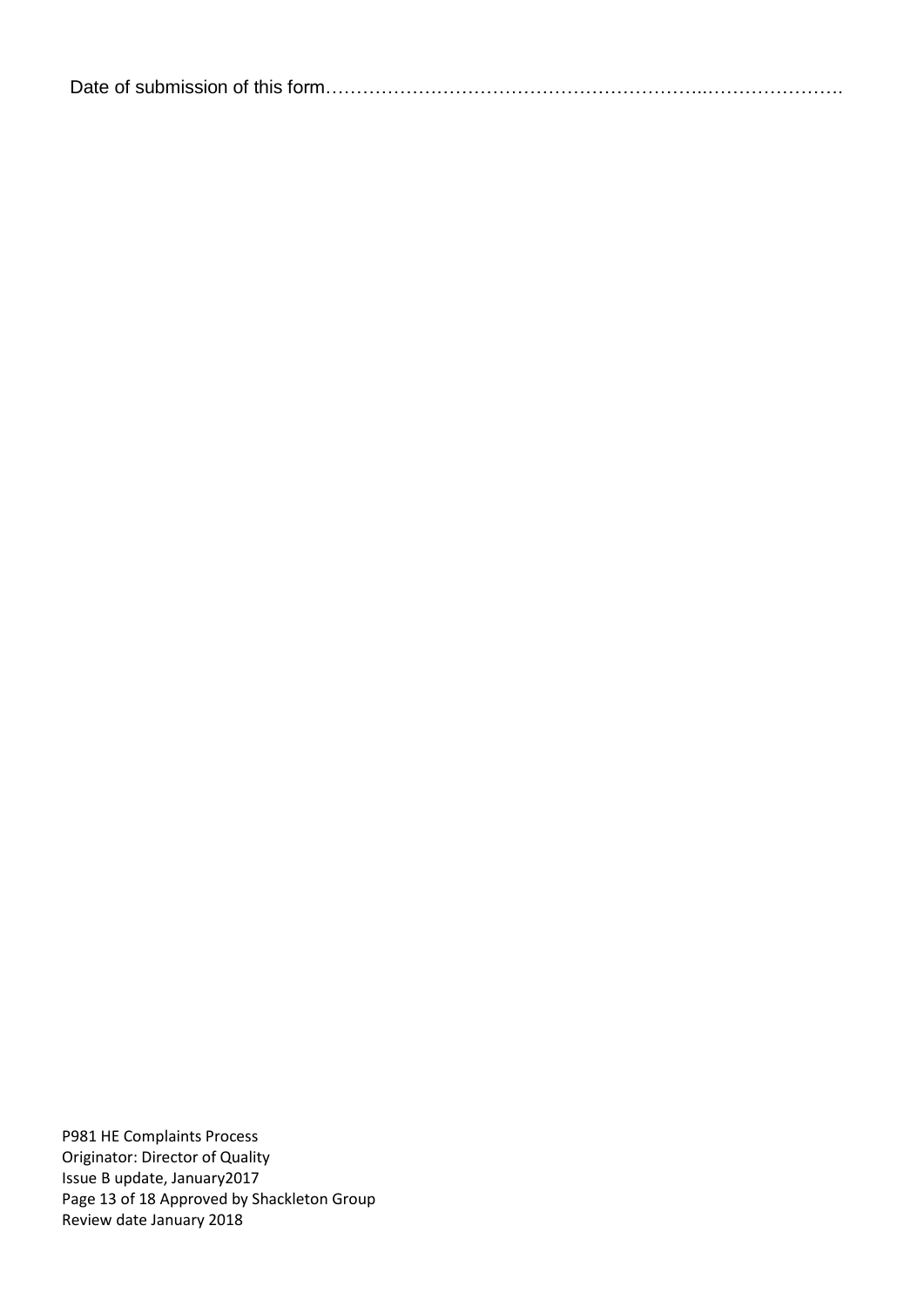**2. DETAILS OF THE COMPLAINT (including in particular why you feel the complaint had not been resolved at Stage 2 of the Complaints process)**

P981 HE Complaints Process Originator: Director of Quality Issue B update, January2017 Page 14 of 18 Approved by Shackleton Group Review date January 2018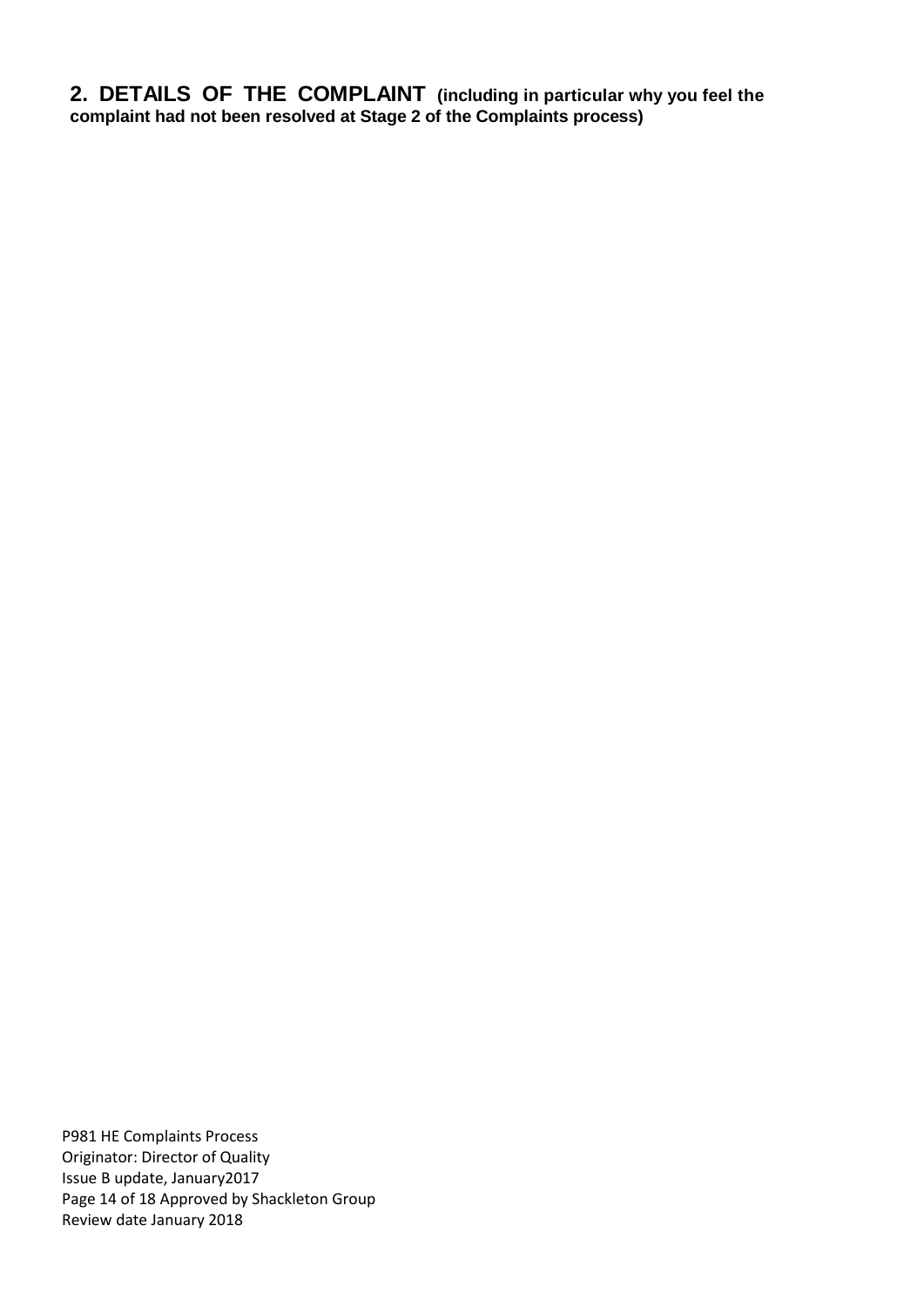P981 HE Complaints Process Originator: Director of Quality Issue B update, January2017 Page 15 of 18 Approved by Shackleton Group Review date January 2018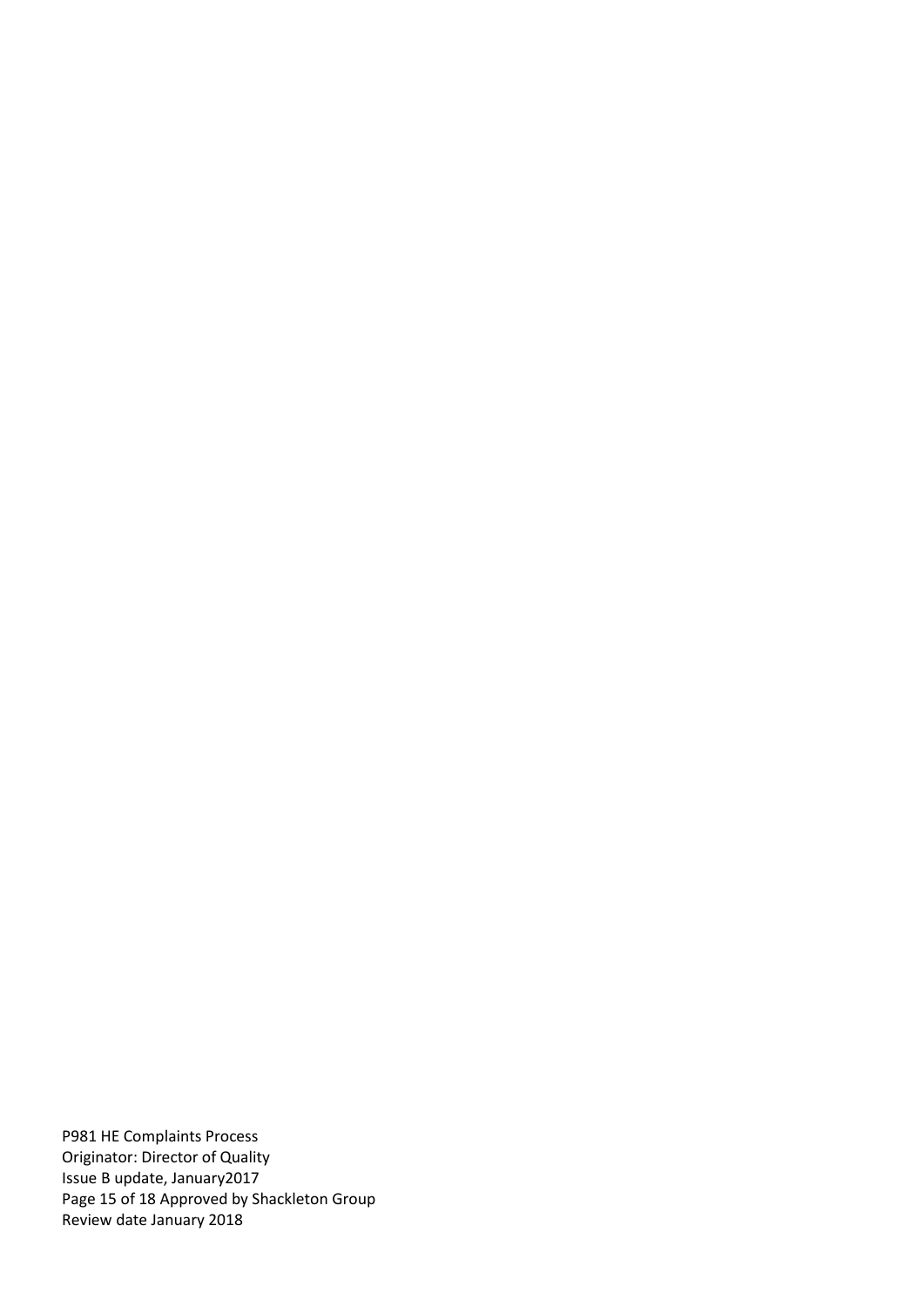# **3. DECLARATION AND SIGNATURE**

I confirm that the information provided on this form is true and correct and in submitting this form I consent for the information provided in this form to be used as detailed below and I understand that Peterborough Regional College;

- will not accept complaints from third parties or anonymous sources;
- will deal with any complaint that it believes to be malicious and unfounded under the provisions of its Student Disciplinary Policy;
- will hold some elements of the information I have provided on an electronic database;
- may need to share the information I have provided with other persons or organisations as part of any investigation to resolve my complaint.

Signed………………………………………………

Date…………………………………………………

We would welcome your feedback in relation to the Complaints procedure. If you would like to make any suggestions/comments once the procedure has been completed, please submit these to: Quality Manager, Peterborough Regional College, Park Crescent, Peterborough, PE1 4DZ

**Once completed, please return this form by email to Peterborough Regional College Quality Manager (EMAIL REQUIRED) or please send this form to: Quality Manager, Peterborough Regional College, Park Crescent, Peterborough, PE1 4DZ**

**You should keep a copy of your submission.**

**If you have any additional documents which you are unable to send via email, please send these, together with a copy of this form to the Peterborough Regional College Quality Manager, as above.**

## *For Quality Office use only:*

Date complaint received………………………………..

Office reference………………………………………….

P981 HE Complaints Process Originator: Director of Quality Issue B update, January2017 Page 16 of 18 Approved by Shackleton Group Review date January 2018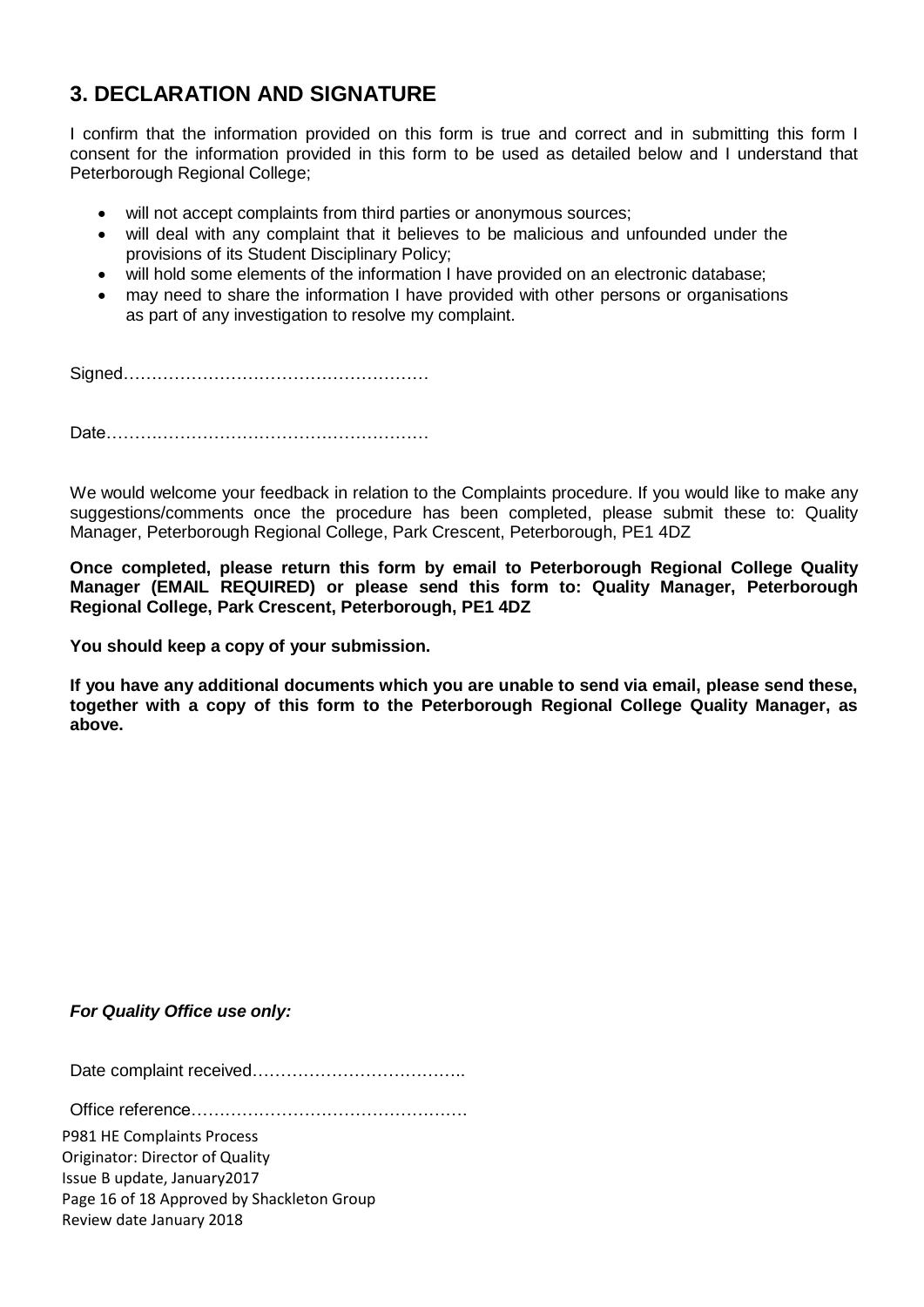

## **Appendix 4 – Completion of Procedures Letter Template**

Dear [*name of complainant*],

#### **Completion of Procedures Letter**

This letter confirms that the internal complaints procedures of this *University / College* in relation to *your complaint/the appeal/disciplinary procedures of this University / College\** regarding [FFF.describeFF] have been completed*.*

The issue(s) that were considered in relation to your *complaint/appeal/The disciplinary procedures\* was / were*: [brief summary of the complaint, appeal or disciplinary matter]

The final decision of the *University / College* is\* [ FFFFdetailFFFF ] because [reasons]

*The procedures / regulations applied were*\*: [details]

If you are dissatisfied with the outcome you may be able to apply for a review of *your complaint/academic appeal/disciplinary matter*\* to the Office of the Independent Adjudicator for Higher Education (OIA) providing that that the complaint that you take to the OIA is eligible under its Rules.

You will need to send to the OIA a Scheme Application Form within **three months** of the date of this letter. A Scheme Application Form can be obtained from [name of person / HEI office and/or the students' union] and also may be downloaded from the OIA website [www.oiahe.org.uk](http://www.oiahe.org.uk/) (or you can telephone or write to the OIA for a form). You should send a copy of this letter to the OIA with your Scheme Application Form. Please note that the OIA will only review issues that have been dealt with through the University's internal complaints procedures.

The OIA's leaflet, *Introduction to the Student Complaints Scheme,* is enclosed. If you do decide to take your complaint to the OIA [name of point of contact plus name of any alternate] will deal with the complaint on behalf of the University / College.

Yours sincerely, [Authorised signatory] *\*delete/amend words in italics as appropriate*

P981 HE Complaints Process Originator: Director of Quality Issue B update, January2017 Page 17 of 18 Approved by Shackleton Group Review date January 2018